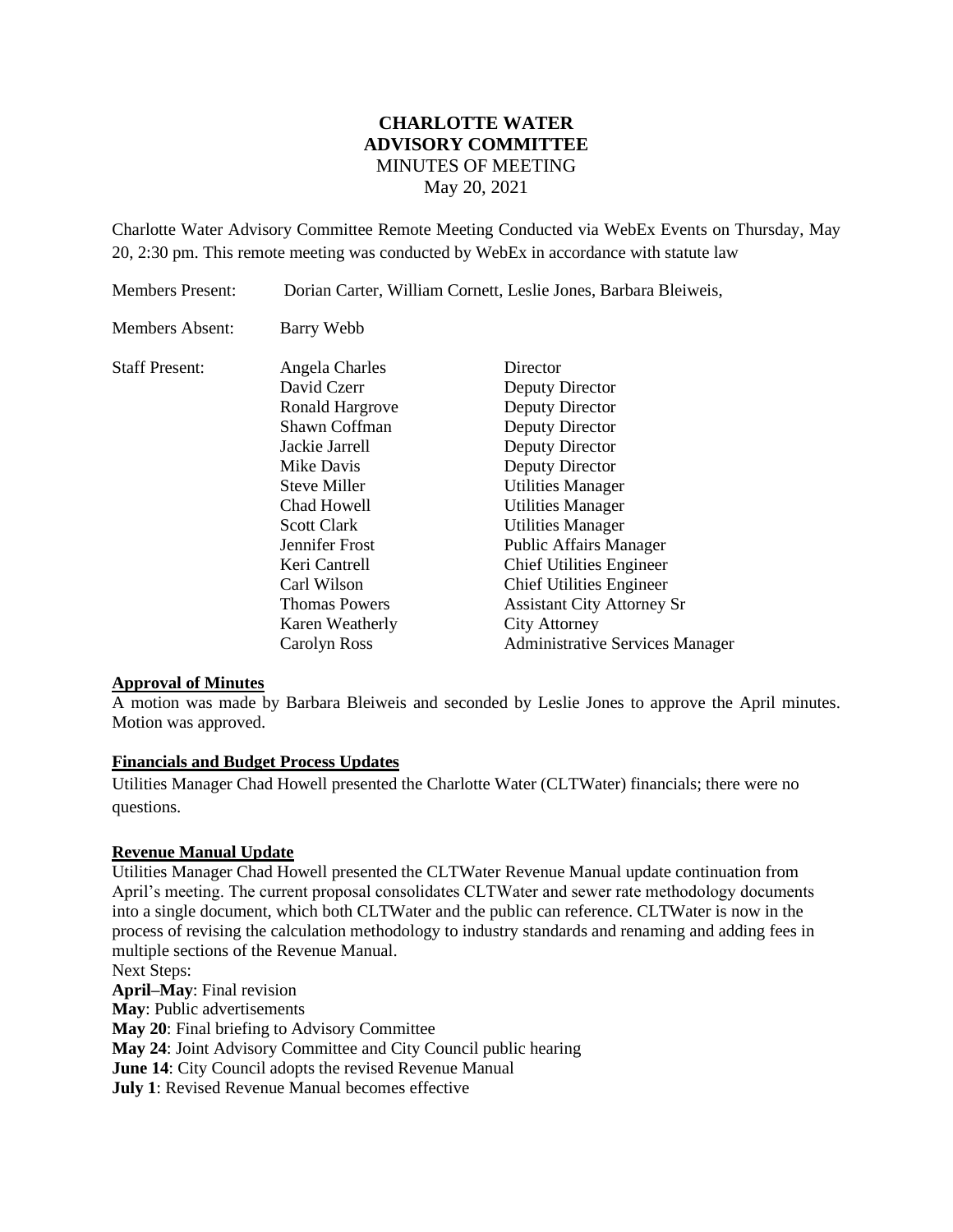## **Operational and Capital Update**

Deputy Director Ron Hargrove presented the Charlotte Distribution and Collection System Update:

- Water supply demand for 2021 year to date (ytd) is 101.3 million gallons per day (MGD)
- Total capacity is 174 MGD
- Total accumulated rainfall ytd is  $28.8$ "
- Drought conditions are normal currently

## *Distribution System Update:*

- 4,471 miles of distribution main
- 311,307 meters
- $\bullet$  86,744 valves
- 17,873 fire hydrants
- 28-day response time to leaks: 82% success rate, averaging a 22.6-day response time

# *Collection System Update:*

- Ytd SSOs: 136 or 3.0/100 Mil
- Contributing factors to SSOs are grease, roots, and debris, which equal 60% of all SSOs
- Compliant with the Collection System Permit

CLTWater's Chief Utilities Engineer Carl Wilson discussed CLTWater's infrastructure relocation and improvement within NCDOT projects and assessed future infrastructure needs and improvement within NCDOT project limits. CLTWater will partner with NCDOT when they widen roads, etc. and Simultaneously take that opportunity to relocate our infrastructure or upsize as needed. CLTWater works closely with NCDOT to work on budgets and timing as well.

Ongoing program cost: Estimated \$8 million/year

Treatment Plant Rehabilitation and Operations Support Group (ROSG): This program is considered vital. Example projects include replacement of chemical storage tanks, a feed system at the Vest water plant, etc.

Status:

- Working with operations and maintenance staff to identify and execute larger and scale priority rehabilitation projects
- Customers include water and wastewater treatment, lift stations, facilities, and field operations
- 42 projects are presently being managed, of which 25 are emergency projects
- Ongoing program cost: Estimated \$12 million/year

# **Customer Care Program**

Utilities Manager Steve Miller reviewed the CLTWater Customer Care Program. During the COVID-19 Pandemic, CLTWater had, on average, 15,610 accounts eligible monthly for disconnection. In a normal pre-COVID-19 month, CLTWater averaged approximately 3,000 disconnections. With the criticality of supporting public health efforts, CLTWater continued the disconnection moratorium. Customer outreach efforts include outbound phone calls through the CLTWater Customer Care Team and auto dialer, letters, social media, and the Media Outlet and Pandemic customer assistance web page. CLTWater will continue customer outreach and partner engagement.